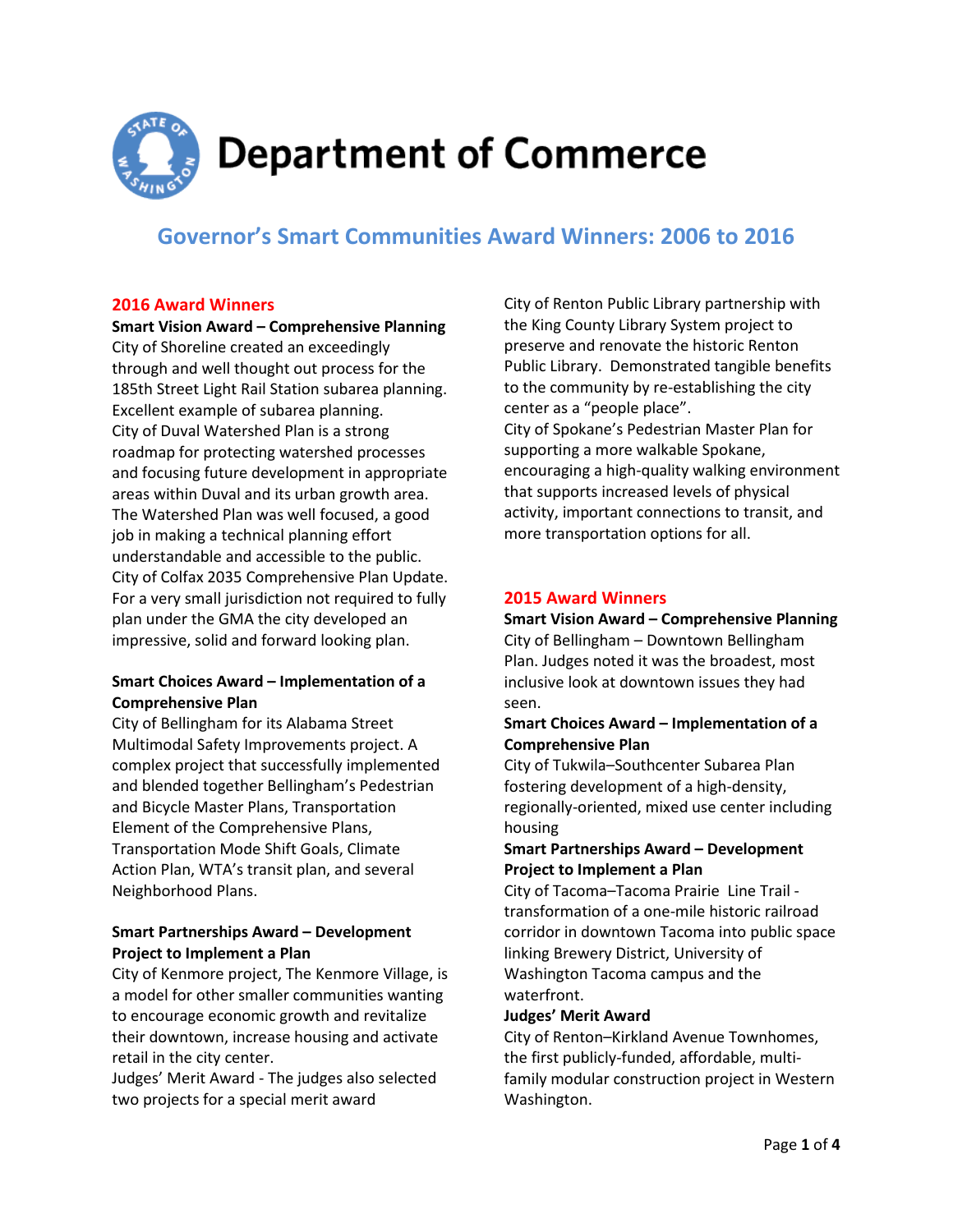City of Lacey–Woodland District Strategic Plan Implementation

City of Bremerton and Kitsap County–Gorst Subarea Plan and Gorst Creek Watershed Characterization and Framework Plan

## **2014 Award Winners**

**Smart Vision Award – Comprehensive Planning** City of Tacoma–South Downtown Subarea Plan Thurston County–Sustainable Thurston Vision and Action Plan City of Redmond–2013 Transportation Master

Plan (TMP) **Smart Choices Award – Implementation of a Comprehensive Plan**

City of Kalama and Port of Kalama–New Mixed Use Zoning District

Puget Sound Regional Council and The Growing Transit Communities Partnership–Growing

Transit Communities Strategy

City of Ellensburg–Land Development Code City of Redmond–Central Connector Phase I

### **Smart Partnerships Award – Development Project to Implement a Plan**

King County and City of Seattle–Unique Transfer of Development Right (TDR) and Local Infrastructure Funding

City of Tacoma and Port of Tacoma–Interlocal Agreement for Shoreline Public Access Provision City of Renton and Renton School District– Meadow Crest Early Learning Center and Meadow Crest Accessible Playground

# **Judges' Merit Award**

City of Edmonds–Strategic Action Plan City of Walla Walla–Residential Guidelines

# **2013 Award Winners**

**Smart Vision Award – Comprehensive Planning** Jefferson County – Mystery Bay Management Plan and South Port Townsend Bay Management Plan City of Everett – Evergreen Way Revitalization Plan City of Renton – Sunset Area Planned Action Town of Wilkeson – Rural Town Center Corridor Plan

**Smart Choices Award – Implementation of a Comprehensive Plan**

King County – White River Forest City of Normandy Park – Manhattan Village Subarea Plan

**Smart Partnerships Award – Development Project to Implement a Plan**

Clark County, Clark Regional Wastewater District, City of Battle Ground, and City of Ridgefield – Discovery Clean Water Alliance (DCWA)

#### **Judges' Merit Award**

City of Redmond – Digital Planning and Development Suite City of Sultan – 2011 Comprehensive Plan

# **2012 Award Winners**

**Smart Vision Award – Comprehensive Planning** Skagit County – Envision Skagit 2060 Citizen Committee Final Report & Recommendations City of Renton – 20-year vision for Parks, Recreation and Natural Areas City of Renton – City Center Community Plan **Smart Choices Award – Implementation of a Comprehensive Plan** City of Sequim – Downtown Plan City of Redmond – Vision Blueprint: Redmond's Capital Investment Strategy, 2013-2030 **Smart Partnerships Award – Development Project to Implement a Plan** City of Redmond – Tudor Manor Multi-family Residential Project **Judges' Merit Award** City of Ellensburg Energy Efficiency and Conservation Strategy – Energy Resource Conservation City of Shoreline Town Center Plan – Transit Oriented Development Snohomish County Tomorrow: County-Wide Planning Policies – Intergovernmental Collaboration

# **2011 Award Winners**

**Smart Vision Award – Comprehensive Planning** Kitsap County – Kitsap County Year of the Rural City of Olympia Imagine Olympia Public Participation Program City of Poulsbo 2009 Comprehensive Plan **Smart Choices Award – Implementation of a Comprehensive Plan**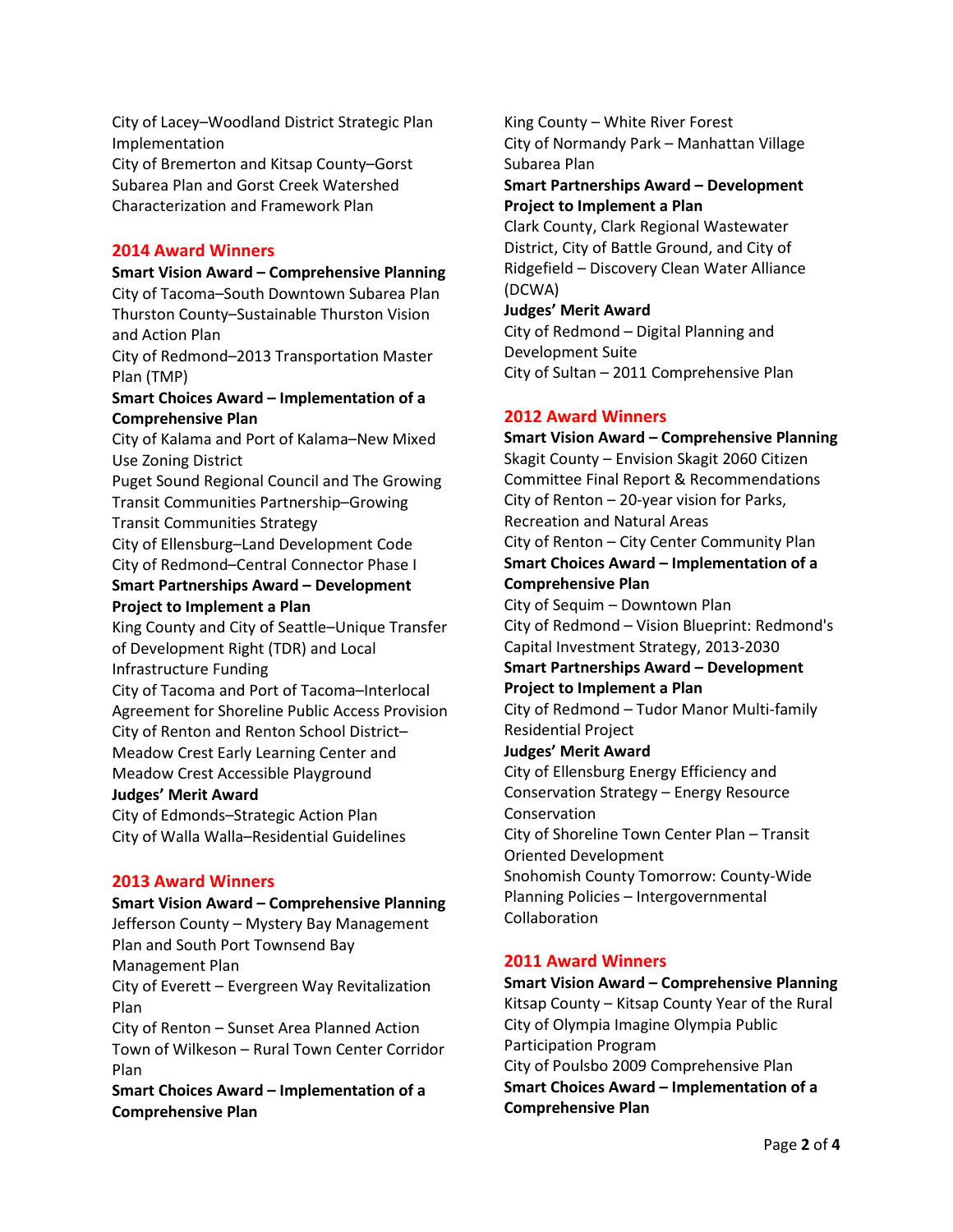City of Chelan Downtown Land Use and Development Code City of Bothell Downtown Subarea Plan Implementation City of Vader and Lewis County Water Project **Smart Partnerships Award – Development Project to Implement a Plan** City of Hoquiam Downtown Revitalization Project City of Walla Walla Washington Park Gathering Place Pierce County Bridge to The Beach Project **Judges' Merit Award** City of Waitsburg Downtown Revitalization Project – Historic Preservation City of Mukilteo Green City Buildings - Sustainability

#### **2010 Award Winners**

**Smart Vision Award – Comprehensive Planning** Skagit County - County-wide Urban Growth Area Open Space Plan City of Snoqualmie Downtown Master Plan City of Bellevue - Bel-Red Subarea Plan **Smart Choices Award – Implementation of a Comprehensive Plan** Whatcom County and City of Bellingham Housing Action Plan City of Chehalis - Chehalis Renaissance Project City of Tacoma - Mixed-use Centers Update Project **Smart Partnerships Award – Development Project to Implement a Plan** City of Vancouver - Waterfront Development Master Plan City of Duvall - Main Street Reconstruction Project

## **Judges' Merit Award**

City of Hoquiam - Residential Sidewalk Partnership program Grays Harbor County - 2020 Vision and Action Plan: Building a Sustainable Grays Harbor City of Seattle - Neighborhood Planning Outreach & Engagement

## **2009 Award Winners**

**Smart Vision Award – Comprehensive Planning** City of Hoquiam - Hoquiam Comprehensive Land Use Plan City of Mountlake Terrace - Town Center Plan City of Walla Walla - Walla Walla Urban Area Comprehensive Plan 2007 Review and Update **Smart Choices Award – Implementation of a Comprehensive Plan** City of Everett - Everett Core Area Residential Development Standards/Design Guidelines **Smart Partnerships Award – Development Project to Implement a Plan** Tri-Cities: City of Pasco, City of Kennewick, City of Richland, Benton County, Franklin County, Port of Pasco, Port of Kennewick - Tri-Cities Rivershore Enhancement Council Sacagawea Heritage Trail Project City of Issaquah - Issaquah Transit Oriented Development Agreement **Judges' Merit Award** City of Sammamish - Over the Counter Permit Approval Process Garfield County - Garfield County Zoning Ordinance/Comprehensive Plan

## **2008 Award Winners**

**Smart Vision Award – Comprehensive Planning** City of Everett - 2006 Update of the Everett Comprehensive Plan Transportation Element City of Bremerton - Downtown Regional Center Sub Area Plan **Smart Choices Award – Implementation of a Comprehensive Plan** City of Newcastle - Pulling Plans and Policies into 3-D City of Kirkland - Incentives for Housing **Smart Partnerships Award – Development Project to Implement a Plan** City of Sumner - Town Center Implementation **Judges' Merit Award** Adams County - Strategic Planning for Economic Development (Adams County, City of Othello, City of Ritzville, Port of Othello, Town of Lind, Town of Hatton, Town of Washtucna